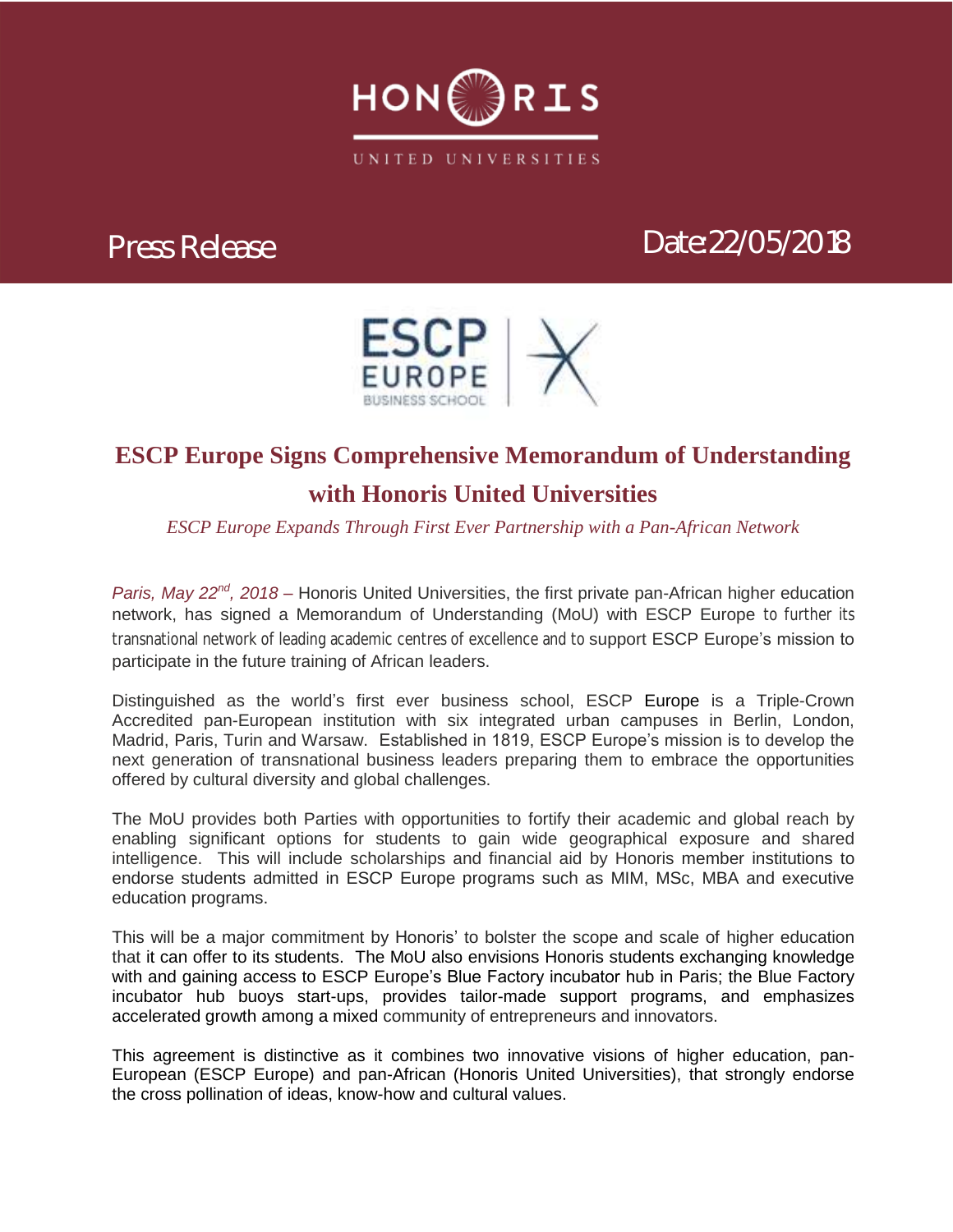

## *Press Release Date:22/05/2018*

The concept of singularity is especially important in the teaching environments of ESCP Europe and Honoris. Commenting, **CEO of Honoris United Universities, Luis Lopez**, said, *"We believe*  in the empowerment of the individual, which can be achieved through distinctive educational *paths and the pursuit of singularity. This means working the unique talents of our students against the backdrop of collaborative intelligence – this is at the heart of both institutions' purpose in working together. I believe that the MoU signed today will help embolden our joint objectives of delivering a new generation of highly capable and agile transnational leaders."* 

**Professor Frank Bournois, Executive President and Dean of ESCP Europe** said "*I am delighted that through our shared values of agility and our focus on enterprise and entrepreneurship, this transnational network will be able to deliver high quality education throughout the continents of Africa and Europe. The sharing of our intelligence and resources will serve both institutions' students extremely well, leading to richer academic experience for students in both continents*."

In addition to signing a network-wide MoU with Honoris, ESCP Europe has today also signed MoU's with three specific Honoris network institutions in the Maghreb region, the Université Centrale in Tunisia, Université Mundiapolis and EMSI (Ecole Marocaine des Sciences de l'Ingénieur), both in Morocco.

### **About Honoris United Universities**

Honoris United Universities is the first private pan-African higher education network committed to preparing and educating the next generation of African leaders and professionals able to impact regionally in a globalized world. Collaborative intelligence, cultural agility and mobile mindsets and skills are at the heart of Honoris' vision of higher education. Honoris United Universities joins the expertise of its member institutions to prepare pan-regional profile graduates that are competitive in today's fast-paced and demanding labor markets.

Honoris United Universities gathers a community of 27,000 students on 48 campuses, learning centers and via on-line, in 9 countries and 30 cities across Africa. Students have an opportunity to experience exclusive partnerships and exchange programs in more than 60 universities across Europe and the United States. Over 100 degrees are offered in the fields of Health Science, Engineering, IT, Business, Law, Architecture, Arts and Design, Media, Education and Political Science.

Honoris United Universities. Education for Impact™.